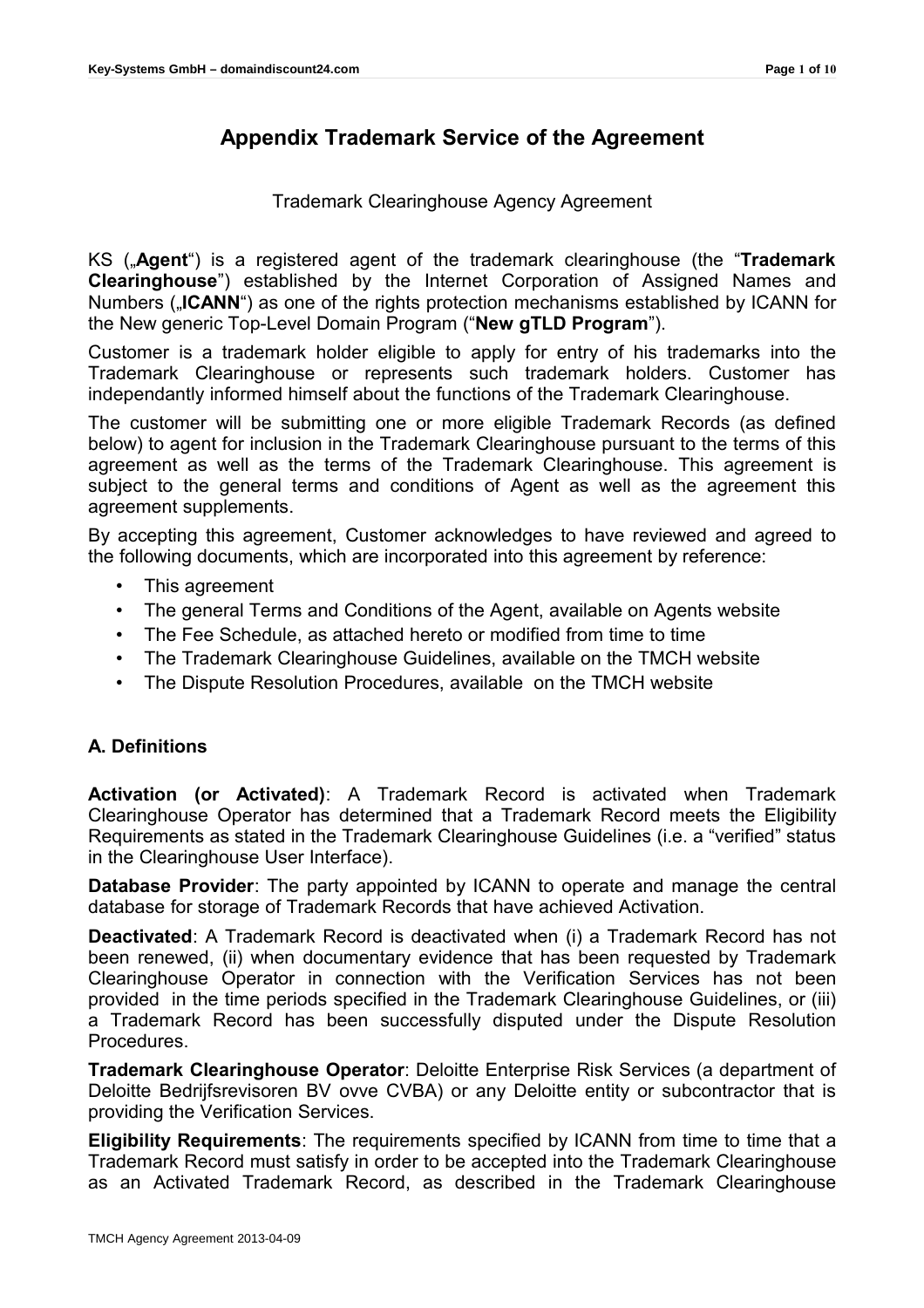### Guidelines.

**Fee Schedule**: The Fee Schedule attached hereto describes the various options and associated fees for submitting a Trademark Record to Agent.

**ICANN**: The Internet Corporation for Assigned Names and Numbers, a California publicbenefit non-profit corporation.

**Invalid**: A Trademark Record is deemed invalid when Trademark Clearinghouse Operator determines that the Trademark Record does not meet the Eligibility Requirements.

**Notification of Registered Name (NORN):** Notifications sent by Trademark Clearinghouse Operator to Agent during a Sunrise Period or Trademark Claims Period that a domain name has been registered that matches labels for one of Customers' Trademark Records.

**SMD File**: If Customer elects to participate through Agent either for himself or on behalf of a Trademark Holder in Sunrise Periods and the Trademark Record meets the requirements related thereto specified in the Trademark Clearinghouse Guidelines, the file that is generated once such Trademark Record is Activated. The SMD File allows Agent to register labels related to the Trademark Record within a top-level domain during a Sunrise Period as long as the registry's policies are complied with.

**Sunrise Period**: Period of time during which a registry accepts domain name registrations prior to domain registrations becoming generally available.

**TMCH Website**: www.trademark-clearinghouse.com, or any successor website.

**Trademark Claims Period:** Period of time following the opening of a top-level domain for general domain name registration during which Trademark Holders are entitled to receive NORNs.

**Trademark Clearinghouse Guidelines**: The Trademark Clearinghouse Guidelines provide an overview of the Eligibility Requirements and the requirements to obtain an SMD File so as to be able to participate in Sunrise Periods, which stipulate what type of Trademark Records may be accepted for Activation in the Trademark Clearinghouse.

**Trademark Holder**: Owner, licensee or assignee of a trademark or other mark submitted to Agent for processing to the Trademark Clearinghouse Operator.

**Trademark Record**: A complete and correct set of information concerning a trademark or other mark submitted to the Trademark Clearinghouse.

**Verification Services**: Each Trademark Record will be verified by the TMCH operator to check that the information provided is accurate and correct and meets the Trademark Clearinghouse Guidelines.

### **B. Representations, Warranties and Covenants of the Customer**

As of the date of this agreement and throughout the duration of this agreement, Customer represents and warrants the following:

- 1. Customer either is the Trademark Holder or Customer has obtained an authorization from all Trademark Holders that he is acting on behalf of that states that:
	- a. Customer is authorized to submit Trademark Records for or as Trademark Holder to Agent for inclusion in the Trademark Clearinghouse;
	- b. The Trademark Holder acknowledges that, upon Activation, the Trademark Record may be transferred to the Database Operator in order to obtain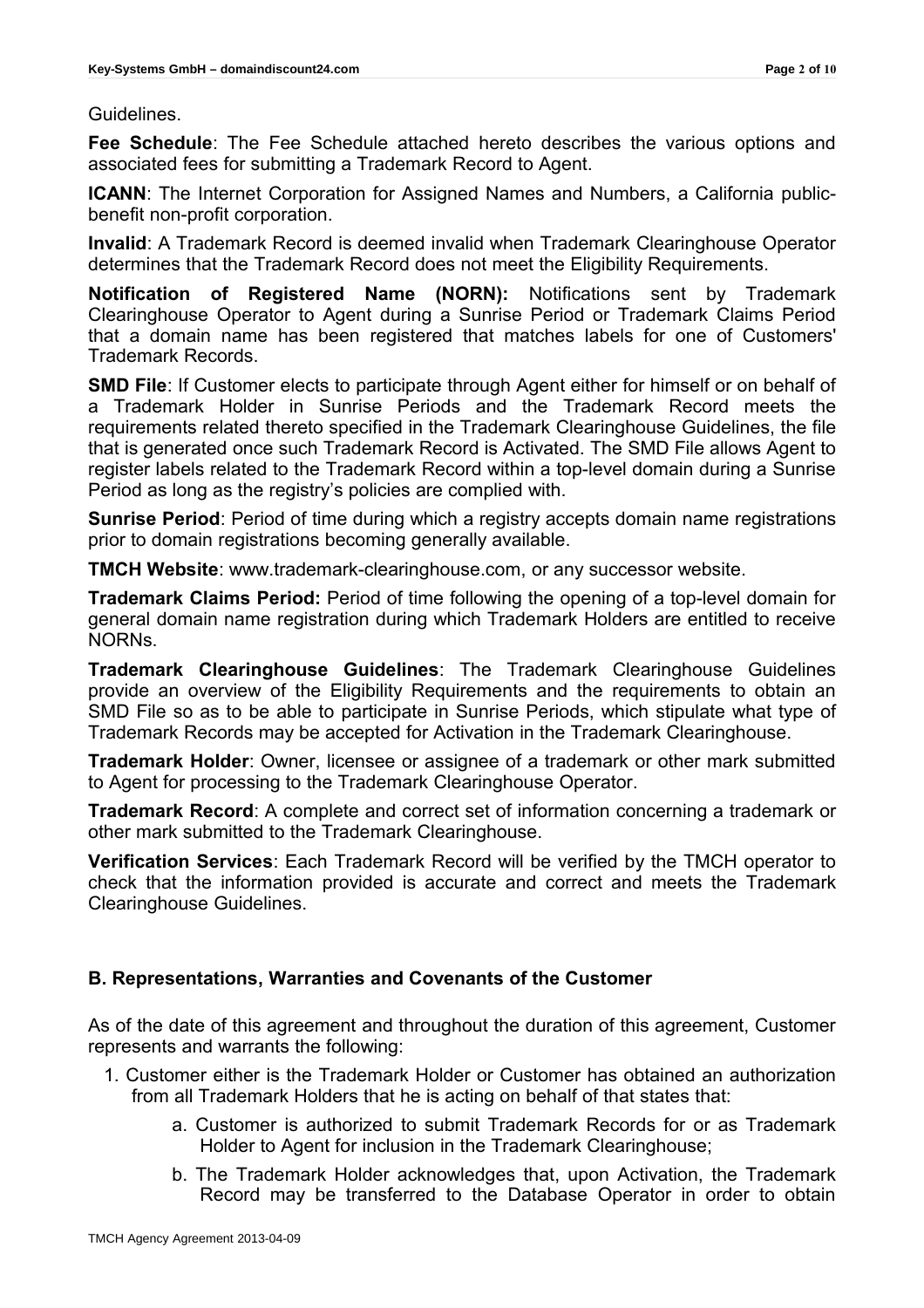NORNs;

- c. Customer grants Agent the right to download and use the Trademark Holder's SMD Files if necessary for the performance of the Agents function;
- d. Customer understands and will inform Trademark Holder that he will be responsible for receiving from Agent and/or Trademark Clearinghouse and, if applicable, distributing to Trademark Holders their NORNs and that Customer is responsible for any selections made in the User Interface or or forms that could result in the Trademark Holder not receiving a NORN (i.e. opting to not receive NORNs for a certain label for a Trademark Record);
- e. Customer and will inform Trademark Holder understands that the Trademark Holder's Trademark Record may not be transferred to another Trademark Agent or other third party;
- f. Customer ensures that Agent is given authority to grant the Mandatory Licenses (as defined below) for such Trademark Holder and that such Mandatory Licenses will be binding on the Trademark Holder; Clearinghouse Validation Terms and Conditions for Trademark Agents
- g. Customer and Trademark Holder have authorized Agent to act on the Trademark Holder's behalf with respect to the Dispute Resolution Procedures; and
- h. Customer and Trademark Holder have authorized Agent to perform any other obligation under this Agreement.

A copy of such authorization must be provided to Agent upon request.

- 2. Customer will provide the name of the Trademark Holders that Customer is acting on behalf of and their contact information, including e-mail address and will at all times keep such information up to date. Customer acknowledges that Trademark Clearinghouse Operator may, from time to time and at its sole expense, verify whether the Trademark Holders' contact information provided is correct, accurate and reliable, in which case Customer will be notified with reasonable notice. Customer will ensure that Trademark Holders cooperate with Trademark Clearinghouse Operator and Agent in this verification.
- 3. Following the submission of a Trademark Record, Agent will upon receipt from Trademark Clearinghouse Operator provide Customer with all information relating to such Trademark Record until the earlier of (a) the expiration of the selected Trademark's registration period (as renewed), (b) the Trademark Record is deemed Invalid, or (c) the date such Trademark Record is Deactivated. Customer is obliged to forward this information to its Trademark Holders.
- 4. Customer will only use the services or functionalities provided under this Agreement for their intended purposes.
- 5. Customer agrees that Agent will only interact with Customer and not directly or indirectly with any of the Trademark Holders Customer represents. Notwithstanding the above, Agent may directly interact with Customers Trademark Holders in situations where Customer has no power to act for the Trademark Holder or in the event that Agent have suspended Customers account. It will be the responsibility of Customer to notify Agent if any of its Trademark Holders want to withdraw their authorization for Customer or Agent to represent them.
- 6. Customer agrees that Customer will remain ultimately responsible for any of its employees, agents, customers or subcontractors that use or have access to its account.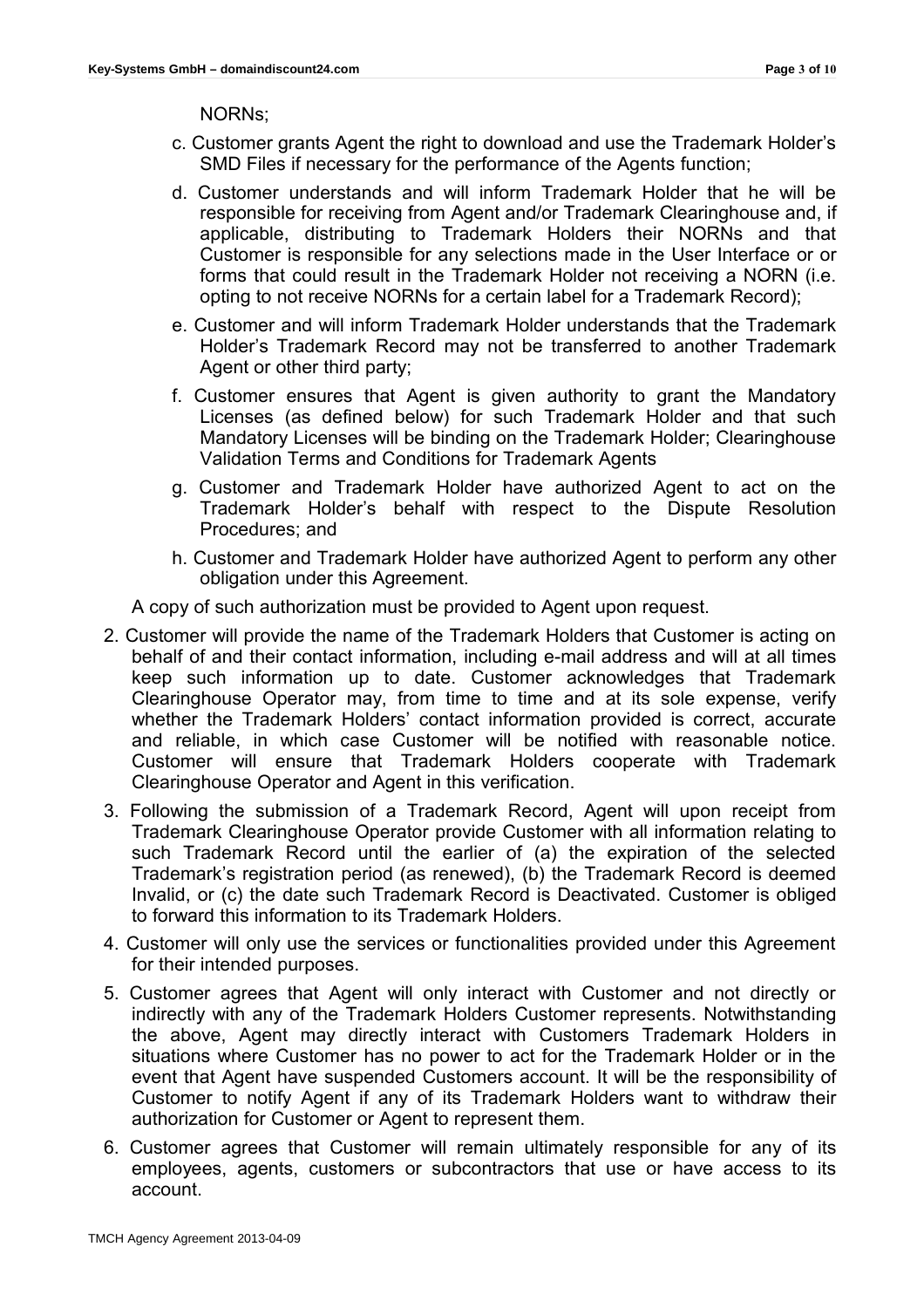- 7. Customer will not transfer, in any form or by any means, a Trademark Holder's Trademark Record to another Trademark Agent or other third party except as contemplated by this agreement. If either Customer or its Trademark Holders wish to transfer a Trademark Record to such Trademark Holder, Customer must must contact Agent, and Agent will assist customer in making such transfer, subject to reasonable conditions to such transfer that Agent may require.
- 8. Customer will inform all Trademark Holders of all privacy practices as detailed in the privacy notice found on the Website of the Trademark Clearinghouse and detailed herein.

### **C. Submitting a Trademark Record**

- 1. Customer will comply with this agreement, the Trademark Clearinghouse Guidelines, the Fee Schedule and the Dispute Resolution Procedures in force at any particular time. Agent will notify Customer of any change to either this agreement, the Trademark Clearinghouse Guidelines, the Fee Schedule or the Dispute Resolution Procedures at least three (3) calendar days prior to such changes becoming effective.
- 2. Customer will not submit a Trademark Record when Customer has reason to believe that any of the following apply or could apply:
	- a. Some or all information provided is false, deceptive, misleading, inaccurate or incomplete;
	- b. Customer does not have the right to submit such information to Agent or the Trademark Clearinghouse; or
	- c. Customer does not have the necessary funds in its pre-payment account to submit the Trademark Record.
- 3. Customer agrees that, to the best of its knowledge, any and all information submitted to Agent will be accurate and correct and that in the event any changes occur during the term of this Agreement or the term of a registration of a Trademark Record Customer will promptly notify agent of such change. In the event of a change request to a Trademark Record, such as a change to (a) the name of the mark or Trademark Holder, (b) the status of the Trademark Holder, (c) the jurisdiction or country of protection for the mark, (e) the classes of goods and services for the mark, (f) the description of goods and services for the mark, or (g) a court order, statute or treaty that affects any of the foregoing (a)-(f), such change may be considered a new Trademark Record and Customer may be charged a fee for any Verification Services that may be needed. Notwithstanding the above, changes to contact information, such as a change of address, will be free of charge. However, please note that a new SMD File will be generated following each change of information and the prior SMD File for such Trademark Record will be revoked.

### **D. License**

1. Customer, on behalf of Customer and each Trademark Holder served by Customer, grants Agent, the Trademark Clearinghouse Operator, ICANN, the Database Provider and any of such parties' successors or assigns a non-exclusive, transferable, sub-licensable, royalty-free, worldwide license to use any data submitted by Customer, including but not limited to Trademark Records, for the purposes of the Trademark Clearinghouse and this Agreement (a "**Mandatory**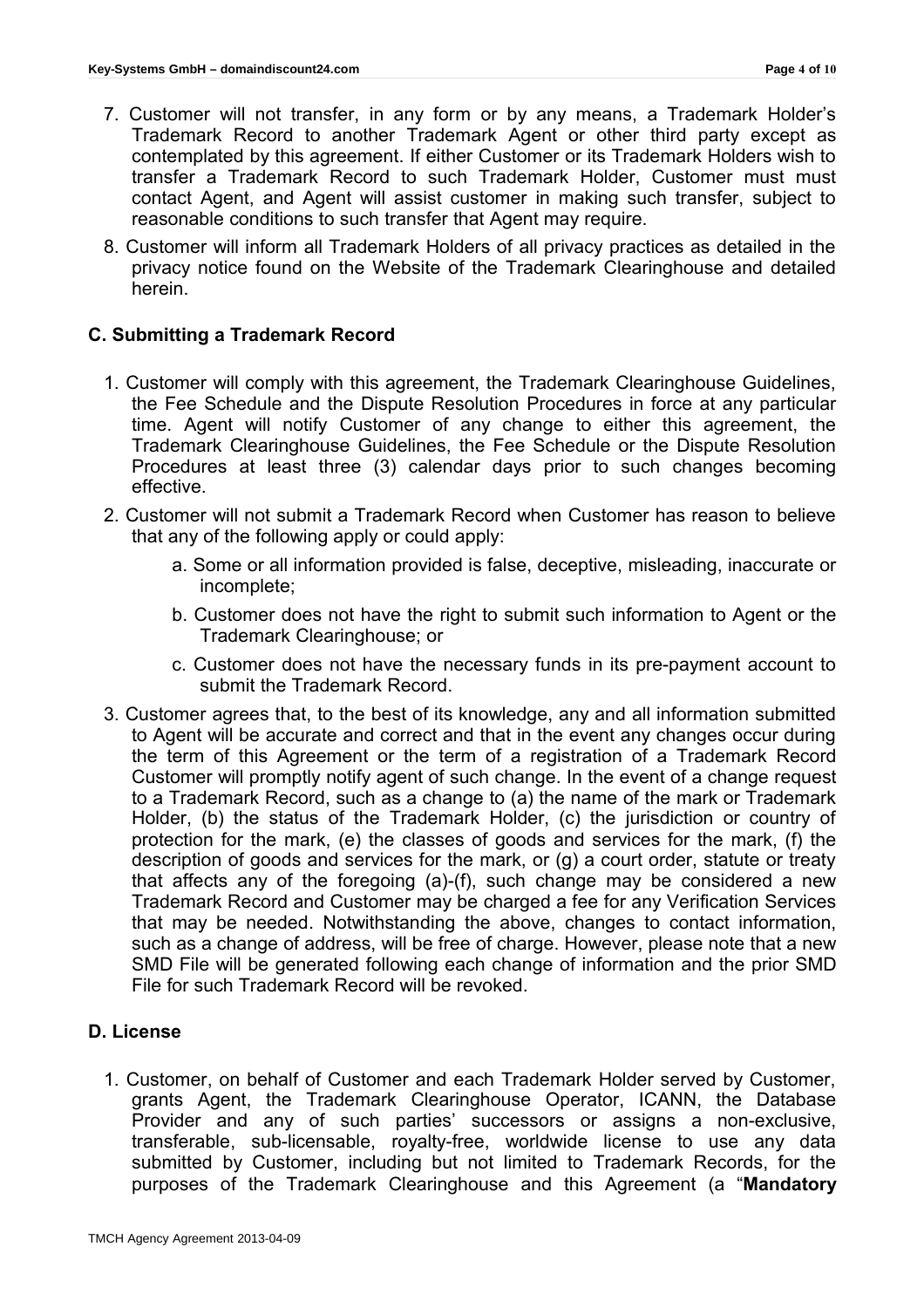**License**"). The Mandatory License automatically terminates for the period in which a Trademark Record has been Deactivated or upon the termination of this Agreement. For the avoidance of doubt, Customer understands that the Mandatory License is necessary to receive NORNs. Agent will not, nor will any other party that has received rights under a Mandatory License, access or use the information provided in a Mandatory License for purposes other than those stated in this Agreement.

2. Agent grants Customer a limited, personal, non-commercial, non-exclusive, non-sublicensable, non-assignable license to access and use the Clearinghouse through the interfaces provided by Agent, provided such access or use will not be used for purposes other than those stated in this Agreement.

## **E. Payment**

- 1. No fee will be charged for entering into this agreement.
- 2. Submissions of a Trademark Record to Agent will only be processed if the prepaid account of Customer has sufficient funds. Upon submission of a Trademark Record, Customers' prepaid account will be charged for each such Trademark Record in accordance to the Fee Schedule attached hereto.

## **F. Term and Termination**

- 1. This Agreement shall be effective from the moment of acceptance by both Parties and shall continue in full force and effect until terminated.
- 2. To terminate this Agreement, Customer may do so at any time, provided:
	- a. All Trademark Holders served by Customer are informed of the intent to terminate this Agreement and that they have thirty (30) calendar days to either (i) enter into an agreement with Agent or Trademark Clearinghouse Operator as a Trademark Holder or (ii) have their Trademark Record Deactivated from the Trademark Clearinghouse upon termination of this Agreement;
	- b. Customer certifies in writing to have provided all Trademark Holders served by Customer with the notice required in (a) hereof; and
	- c. Thirty (30) calendar days have passed from the date the certification required in subsection (b) hereof.

Customer will be solely responsible for notifying any Trademark Holders whose Trademark Record is Deactivated as a result of the termination of this Agreement, and Customer will be solely responsible for any losses or damages incurred by such Trademark Holders, including reimbursement of fees, as well as for any losses or damages resulting from Customers failure to properly provide the notice required in subsection (a) hereof.

- 3. In the event that all Trademark Records that submitted by Customer have either (a) been Deactivated, (b) been transferred to the Trademark Holder, or (c) been deemed Invalid, Customer may terminate this Agreement, provided, however, that such termination will not be deemed effective until the accuracy of the foregoing (a)-(c) is confirmed by Agent.
- 4. This Agreement may be terminated by Agent if, for a period of thirty (30) consecutive calendar days, Customer has (a) no Activated Trademark Records, and (b) has not submitted any Trademark Records that have not yet been deemed either Activated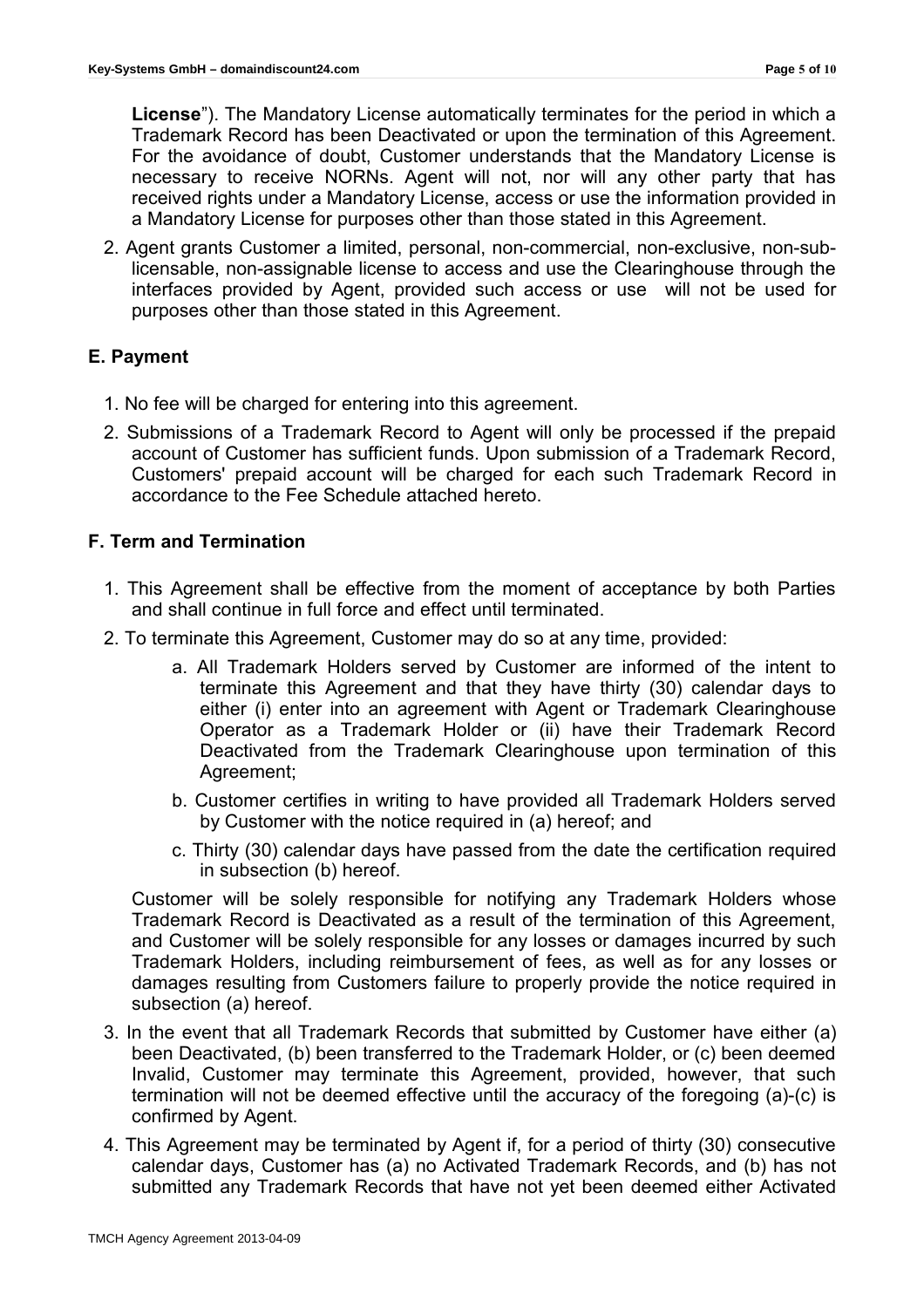or Invalid (i.e. that have been submitted and are pending review).

- 5. Agent may terminate this Agreement if Customer is in material breach of this Agreement, which breach has not been remedied within thirty (30) calendar days from receipt of a written notice.
- 6. If Customer does not comply with any of the obligations contained in this Agreement Agent and/or Trademark Clearinghouse Operator may suspend any account of Customer with immediate effect. Customer will be notified of this suspension as well as the reason for the suspension and steps to take to be reinstated. It will be the responsibility of Customer to notify all Trademark Holders served by Customer of the suspension and Customer will be solely responsible for any losses or damages incurred by such Trademark Holders resulting from the suspension.

### **G. Representation and Warranties of Agent**

We represent and warrant that:

- 1. Agent is operating under a valid agreement with the Trademark Clearinghouse as an authorized Agent of the Trademark Clearinghouse. The Trademark Clearinghouse Operator is party to an agreement with ICANN, that allows it to permit Agent to enter into this Agreement and provide the services set forth herein.
- 2. All Trademark Records properly submitted to Agent in the permitted form and format Interface will be forwarded to the Trademark Clearinghouse for further handling, verification and recording.
- 3. In the event that a Trademark Record is recorded with the Trademark Clearinghouse for a period longer than one year, the Trademark Record will be re-verified by the Trademark Clearinghouse on an annual basis for the duration of the recording of the Trademark Record at no additional charge at the time of the re-verification.
- 4. Agent will inform Customer of the reason provided by the Trademark Clearinghouse to why a Trademark Record cannot be verified or is deemed Invalid if such a determination is made.
- 5. If Customer elects to participate in Sunrise Periods and the applicable Trademark Record meets the requirements related thereto specified in the Trademark Clearinghouse Guidelines, a SMD File will be generated by the Trademark Clearinghouse operator for each Trademark Record, which Agent will provide to Customer.
- 6. If eligible, upon receipt of a NORN from the Database Provider of the Trademark Clearinghouse for a label linked to a Trademark Record belonging to one of Customers' Trademark Holders, Agent will promptly forward such NORN to Customer. Customer will be responsible for notifying the applicable Trademark Holder.
- 7. Subject to Article H, the User Interface and entry forms have been designed and developed in a professional manner based on the specifications provided by the Trademark Clearinghouse and shall operate in conformity with such specifications.

### **H. Limitation of Liability**

1. Unless stated otherwise herein, neither Customer, Agent, CHIP, Deloitte, ICANN nor the Database Provider or any of their successors or assigns shall be liable to the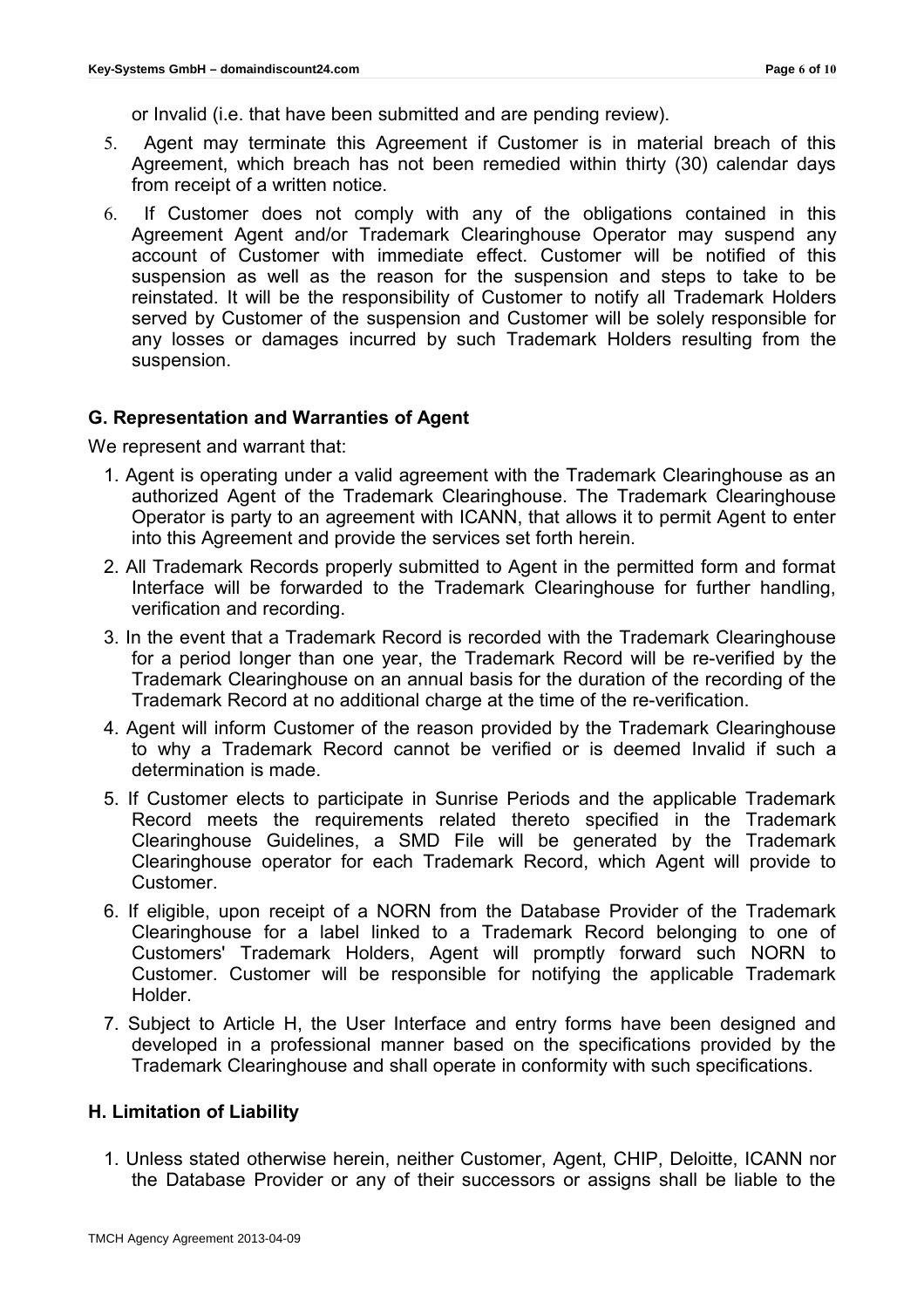other for any direct or indirect, special, incidental, punitive or consequential damages, including but not limited to loss of business opportunity, business interruption, loss of profits or costs of procurement of substitute goods or services, arising out of or relating to the Trademark Clearinghouse, under any theory of liability and whether or not Customer or any such third party has been advised of the possibility of such damages.

2. Except for the express warranties stated herein, the User Interface and Upload forms are provided on an "as is" and an "as available" basis, and Agent disclaims any and all other warranties, conditions, or representations (express, implied, oral or written) relating to the Trademark Clearinghouse or any part thereof, including, without limitation, any and all implied warranties of quality, performance, merchantability or fitness for a particular purpose. Agent makes no warranties respecting any harm that may be caused by the transmission of a computer virus, worm, or other such computer program. Agent further expressly disclaims any warranty or representation to Customer, or to any third party. Customer will hold Agent, CHIP, Deloitte, ICANN and the Database Provider and their successors and assigns harmless against any and all claims of any kind whatsoever and any damages, interests, settlements or costs of any investigation, litigation or settlement (including any reasonable attorney's fees or other legal fees) that may arise or result from (a) Customers breach of this Agreement (b) any incorrect or fraudulent use by Customer of the Trademark Clearinghouse, (c) allegations of intellectual property infringement from third parties, or (d) incorrect or outdated information submitted by Customer and maintained in the Trademark Clearinghouse.

## **I. Intellectual Property Rights**

The Parties acknowledge that the information provided in the Trademark Records are predominantly comprised of information owned or provided by Trademark Holders and information that is in the public domain (e.g. trademark registration numbers) and that any rights in the underlying trademarks remain solely held by the applicable Trademark Holder. Agent represents and warrants that it will not disclose or use any Trademark Record information for any purpose other than providing the services contemplated by this Agreement or as required by law. Customer agrees that, even following the termination of this Agreement and the corresponding termination of the Mandatory License, copies of all information provided to Agent by Customer under this Agreement may be retained by Trademark Clearinghouse Operator and Agent.

## **J. Data Privacy & Personal Data**

- 1. "**Personal Data**" refers to data provided by Customer to Agent about any identified or identifiable natural person, or as otherwise specified by applicable law.
- 2. The Parties acknowledge that, in the context of the services contemplated by this Agreement, Personal Data will be exchanged by and between the Parties, the Trademark Clearinghouse Operator, the Database Provider, ICANN, registries, registrars and domain name registrants.
- 3. The Parties agree that any Personal Data sent by Customer and received and processed by Agent in the context of the Trademark Clearinghouse will be treated in accordance with applicable privacy laws and regulations and Agent undertakes to take all appropriate organizational and technical measures to ensure such compliance. Agent shall only collect, process and share (a) such Personal Data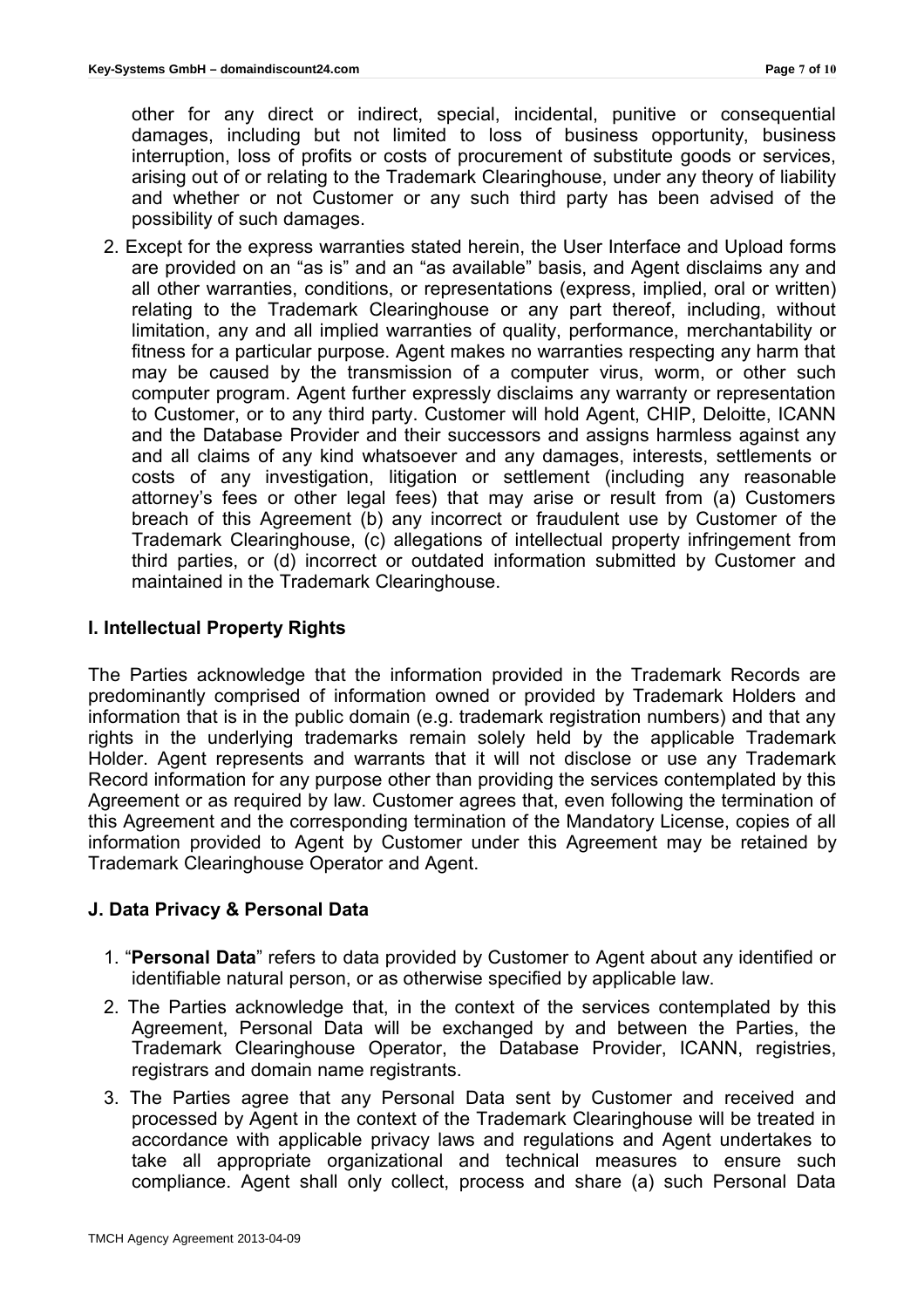which is necessary for the purpose of giving Customer access to the Trademark Clearinghouse, (b) any Personal Data related to a Trademark Record, (c) any Personal Data necessary to allow Customer to use the Trademark Clearinghouse, (d) any Personal Data necessary to allow Customer and Agent to manage Customers account, (e) any Personal Data that is necessary to allow Trademark Clearinghouse Operator to perform the Verification Services, (f) any Personal Data that is necessary to allow the Database Provider to provide NORNs, (g) any Personal Data that is necessary to allow registries and registrars to provide notices to prospective domain name registrants that the domain name that the prospective domain name registrant has requested matches a Trademark Record during a Sunrise Period or Trademark Claims Period, and (h) any Personal Data that is necessary to allow ICANN to maintain the continuation of the Trademark Clearinghouse. Agent will not process Personal Data in a way inconsistent with the above-mentioned purposes. Customer, on behalf of itself and the Trademark Holders services by Customer, acknowledge and consent to the transfer of Personal Data provided by Customer to Agent Trademark Clearinghouse Operator, ICANN, the Database Provider, registries, registrars, domain name registrants and their respective subcontractors and affiliates for the performance of services contemplated by this Agreement, including transfers of such Personal Data in connection with the inclusion of Trademark Records in the database operated by the Database Provider. If Customer does not provide the minimally required Personal Data and does not consent to the transfer of such data, Agent may not be able to perform all services contemplated hereunder.

- 4. Customers information provided to Agent will be handled in accordance with this Agreement. By providing Agent with Personal Data, Customer may be transferring Personal Data to Agent, Trademark Clearinghouse Operator, ICANN, the Database Provider, registries, registrars, domain name registrants and respective subcontractors and affiliates in another jurisdiction that may not have the same level of data protection as Customers jurisdiction. However, Customer agrees and consents to such collection, transfer, and processing of Personal Data in accordance with this Agreement. Customer is solely responsible for compliance with any data protection or privacy obligations in its jurisdiction when using the accesses to the Trademark Clearinghouse provided by Agent or providing Agent with Personal Data. Regardless of where information is transferred, Agent still protect said information in the manner described in the Privacy Notice.
- 5. Agent shall make appropriate arrangements with its employees, directors, agents, subcontractors and any other individuals acting on its behalf in order to guarantee that any person who will have access to such information shall be obliged to abide by the applicable rules on data protection.

#### **K. Notifications**

- 1. All communication between the Parties will, to the extent possible and except as otherwise agreed upon between the Parties, be organized in an electronic manner.
- 2. It is not possible, however, to guarantee that transmitting data electronically is totally secure, virus-free or without error and, hence, such transmissions may be intercepted, tampered with, lost, destroyed, delayed or rendered unusable. The Parties hereby recognize that no systems or procedures can wholly mitigate such risks.
- 3. The Parties hereby confirm that they accept these risks, duly authorize the use of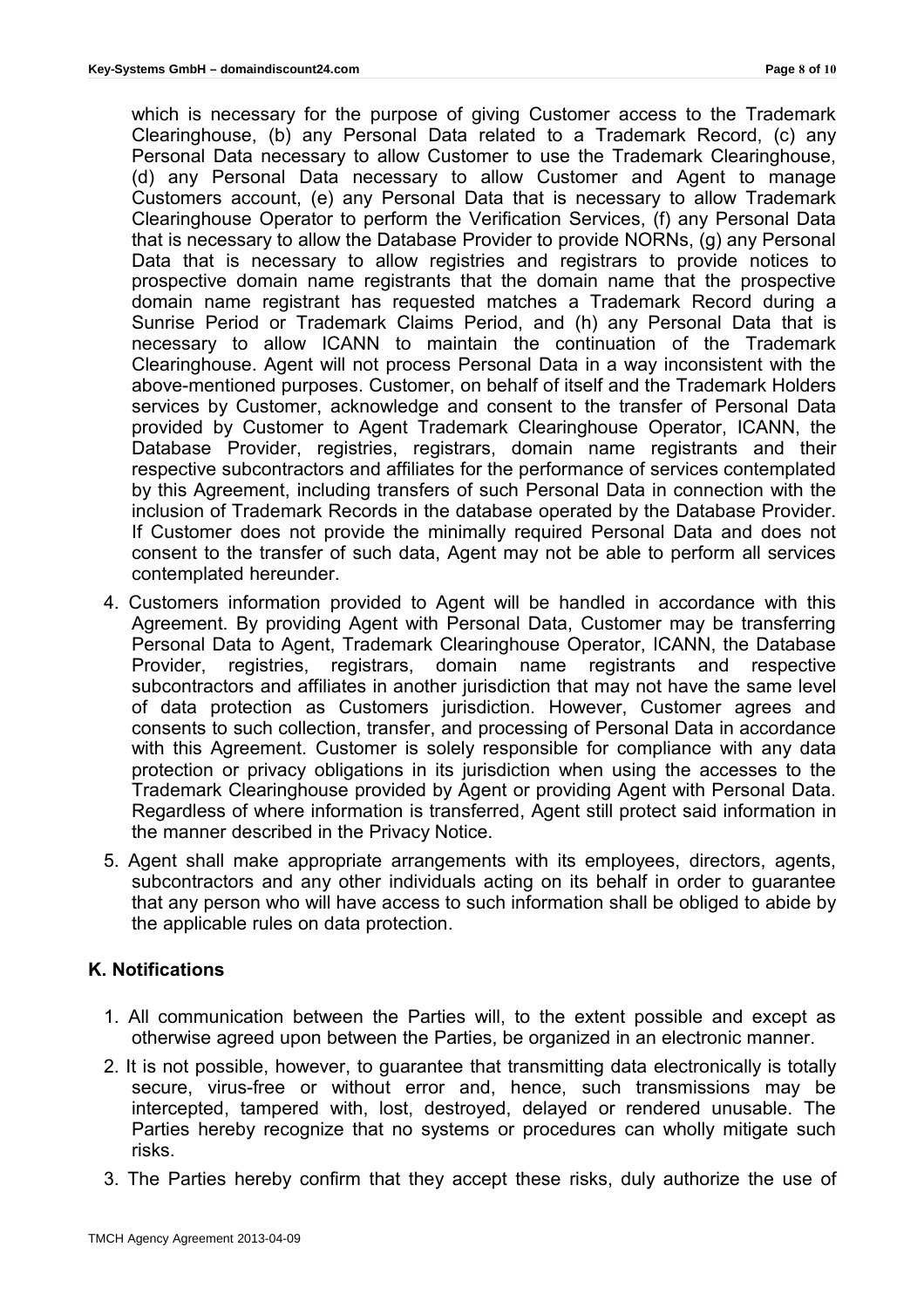electronic communications and agree to use commercially reasonable means to detect the more widely known viruses prior to sending information by electronic means. Each party shall be responsible for the protection of its own systems and interests in respect of electronic communications, and neither party shall be held liable in any manner or form, whether on a contractual, criminal (including negligence) or any other basis, for any loss, error or omission resulting from or relating to the use of electronic communications between the parties.

#### **L. Dispute Resolution**

In the event a dispute arises between Customer and the Trademark Clearinghouse Operator out of or relating to the Verification Services provided by the Trademark Clearinghouse Operator or its agents, such dispute shall be handled in accordance with the Dispute Resolution Procedures made available on the TMCH Website.

### **M. Severability**

Should any provision of this Agreement be invalid, unenforceable, void or otherwise ineffective, the rest of this Agreement will remain valid. The parties will then interpret and modify this Agreement so as to achieve as far as possible the sense and purpose of the parts held to be invalid, unenforceable, void or ineffective.

#### **N. Miscellaneous**

- 1. This Agreement may not be assigned by Customer for any reason without prior written consent of Agent. Agent may assign all of rights and obligations under this Agreement at any time to an entity specified by Agent without consent of Customer.
- 2. The headings are inserted for convenience only and shall not affect the construction and interpretation of this Agreement.
- 3. The English language version of this Agreement is the only official version. If this Agreement is translated into any other languages, such translation shall only be for the convenience of Customer, it being agreed that the English language version of this Agreement is the authentic version, the interpretation of which shall prevail.
- 4. This Agreement may not be modified or amended other than by a written amendment in signed by both Parties. No waiver of any provision of this Agreement shall be binding unless evidenced by a writing signed by the party waiving compliance with such provision. No waiver of any of the provisions of this Agreement or failure to enforce any of the provisions hereof shall be deemed or shall constitute a waiver of any other provision hereof, at law or in equity, nor shall any such waiver constitute a continuing waiver unless otherwise expressly provided.
- Except for Agent, Trademark Clearinghouse Operator, ICANN and the Database Provider, no other person shall have any rights, interest or claims hereunder or be entitled to any benefits under or on account of this Agreement as a third-party beneficiary or otherwise.